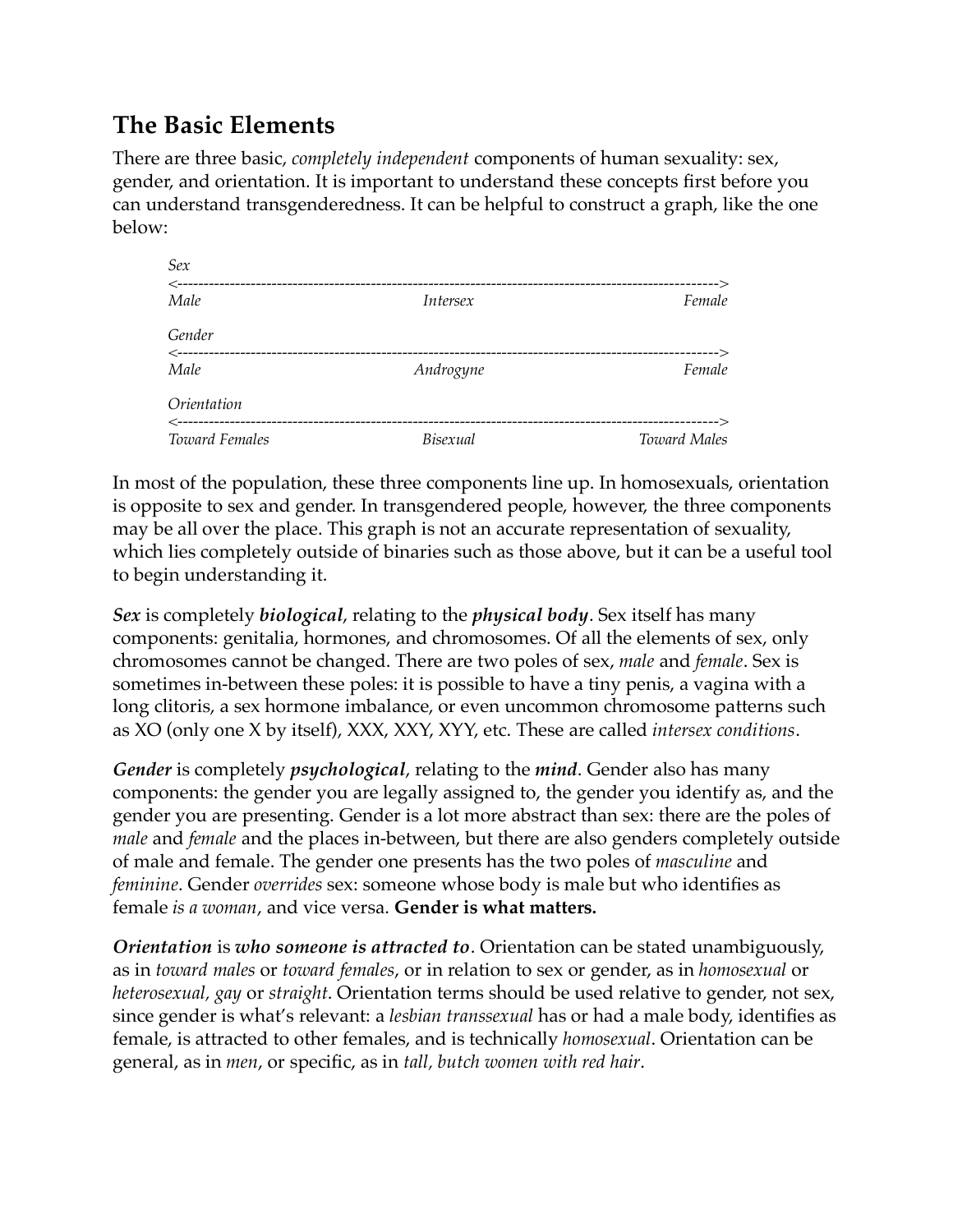### **General Terms**

There are a few terms that define sex, gender, and orientation in one fell swoop, or can apply to all three:

*Straight* means someone whose sex, gender, and orientation all match up and are at either one extreme or the other. Straight is also an orientation term; to reduce confusion, this meaning of straight is often called *heteronormative*.

*Queer* is an umbrella term covering anyone who isn't heteronormative. Any one or more of sex, gender, and orientation is either not at one of the extremes or not aligned with the others. Queer was formerly an offensive term, but has been reclaimed by newer generations as a positive term; older generations, however, may still find it offensive.

*Questioning* means anyone who is unsure of their sex, gender, or orientation.

*Ally* means anyone, heteronormative or not, who supports queer and questioning people.

#### **Sex Terms**

Sex is often simpler than gender or orientation, but can still become complicated. These terms refer strictly to physical anatomy, and not gender or orientation.

*Genetic female, genetic girl (GG), genetic woman, natal woman,* or *female-born* refers to anyone whose genetics, in other words chromosomes, are female, or XX.

*Genetic male* or *male-born* refers to anyone whose genetics are male, or XY.

*Female-bodied* refers to anyone who currently has female hormones and genitalia, whether or not they were born that way.

*Male-bodied* refers to anyone who currently has male hormones and genitalia, whether or not they were born that way.

*Intersex* is any condition under which the body is neither strictly male nor strictly female. This may be caused by ambiguous genitalia (neither a perfect vagina and clitoris nor a perfect penis and testes), a hormone imbalance (too much or too little of testosterone or estrogen), or an uncommon set of chromosomes (XO [a single X], XXX, XXY, XYY, XXXX, XXXY, XXYY, XYYY, or XXXXX). (It is not possible to have Y by itself without any X, or more than five chromosomes. It is also possible to have XY but with *androgen insensitivity syndrome*, which makes the body insensitive to testosterone and therefore develop completely female, albeit infertile.)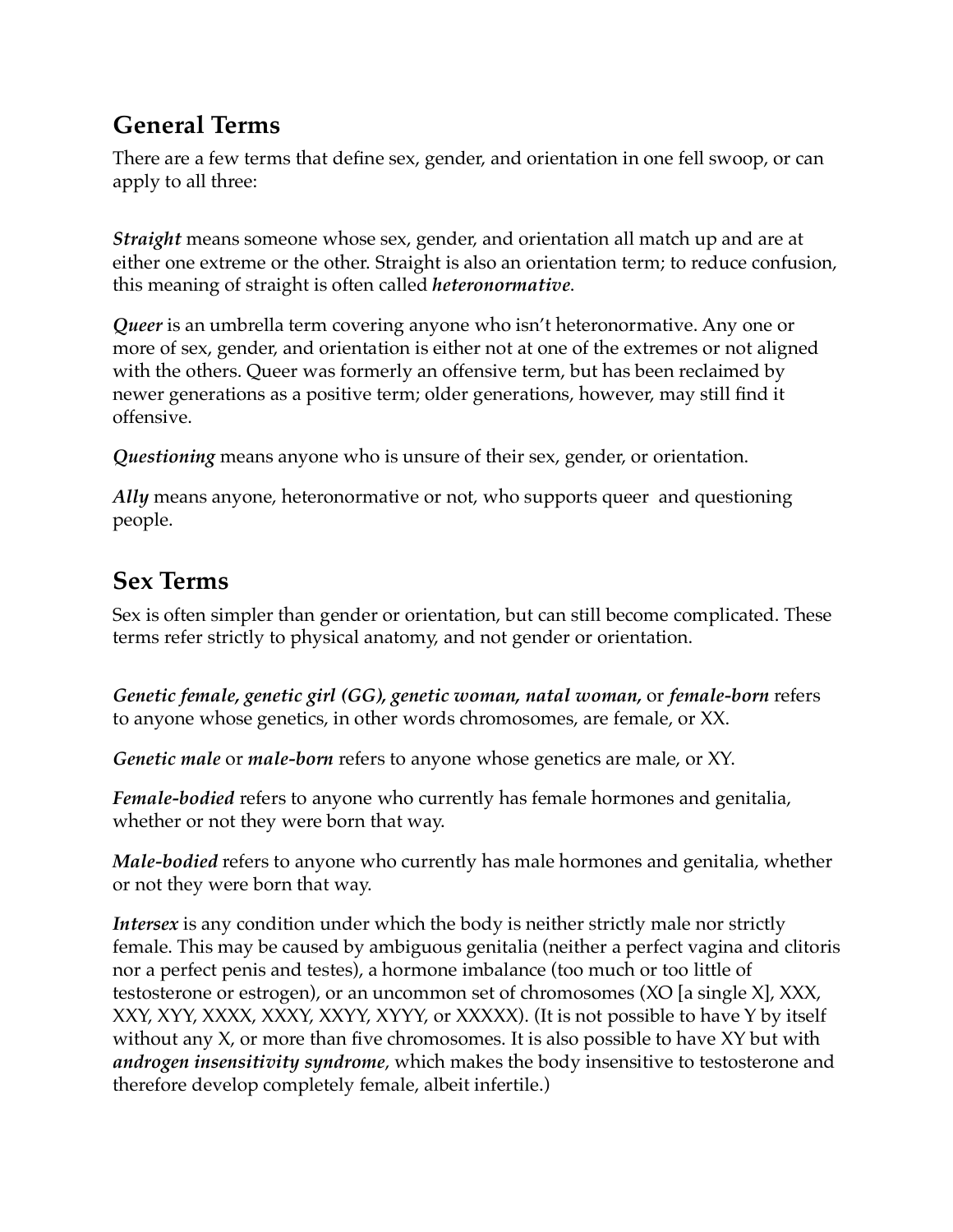*Hermaphrodite* is an older term for intersex which is now considered **offensive**.

*Shemale* refers to a woman with a penis. It is a derogatory term directed toward pre-op male-to-females. The term originated in pornography and is considered **offensive**.

*Transition* is the process of changing from one sex to another. There are several steps involved:

- The *real life test (RLT)*, which involves dressing and presenting as the opposite sex.
- *Hormone replacement therapy (HRT)*, which involves replacing the current sex hormones (testosterone or estrogen/progesterone) with those of the opposite sex. Before this step, someone is *pre-HRT*. After this step, they're *post-HRT*. Hormones will give, but cannot take: testosterone will lower the voice, make the clitoris longer, and make hair grow, but will not reduce breast size; estrogen will cause breast development, but will not make the voice higher or make hair stop growing. Both hormones will cause fat to be redistributed, making the body look more masculine (for testosterone) or feminine (for estrogen).
- *Laser hair removal (LHR)* and/or *electrolysis*, which kills the hair follicles in the face or other parts of the body to prevent hair from growing. This could be done by either male-to-females or female-to-males for various reasons.
- *Facial feminization surgery (FFS)*, which makes the face look more feminine. (Generally only done by male-to-females.)
- *Voice training*, which makes the voice sound more masculine or feminine. This is more important for male-to-females than female-to-males, since testosterone will naturally make the voice lower but estrogen will not make it higher.
- A *mastectomy*, which removes the breasts.
- A *hysterectomy*, which removes the uterus and often the ovaries.
- An *orchiectomy*, which removes the testes, usually only done if SRS is not an option.
- *Sex reassignment surgery (SRS), gender reassignment surgery (GRS*) (can be an offensive term, since gender is not what's being changed), or *genital reconstruction surgery (GRS),* all terms for what is widely referred to as a sex-change operation. In male-to-females, the penis is inverted (turned inside-out) to form a vagina, a *vaginoplasty*. In female-to-males, a penis is constructed and attached to the body, a *phalloplasty*, and/or the clitoris is freed from the labia minora, a *metoidoplasty*. Before this step, someone is *pre-op*. After this step, they're *post-op*. If someone cannot or will not have this done (because of expense, health concerns, personal preference, or whatever), they're *non-op*. This is often the very last step, and it often takes years to get there.

Before any of these steps are taken, someone is *pre-transition* or *pre-everything*. Transition can be taken as far or as not far as one wants, and one can choose to take some steps and not others. Transition by itself will not make a person happy; that has to happen on the inside as well as the outside.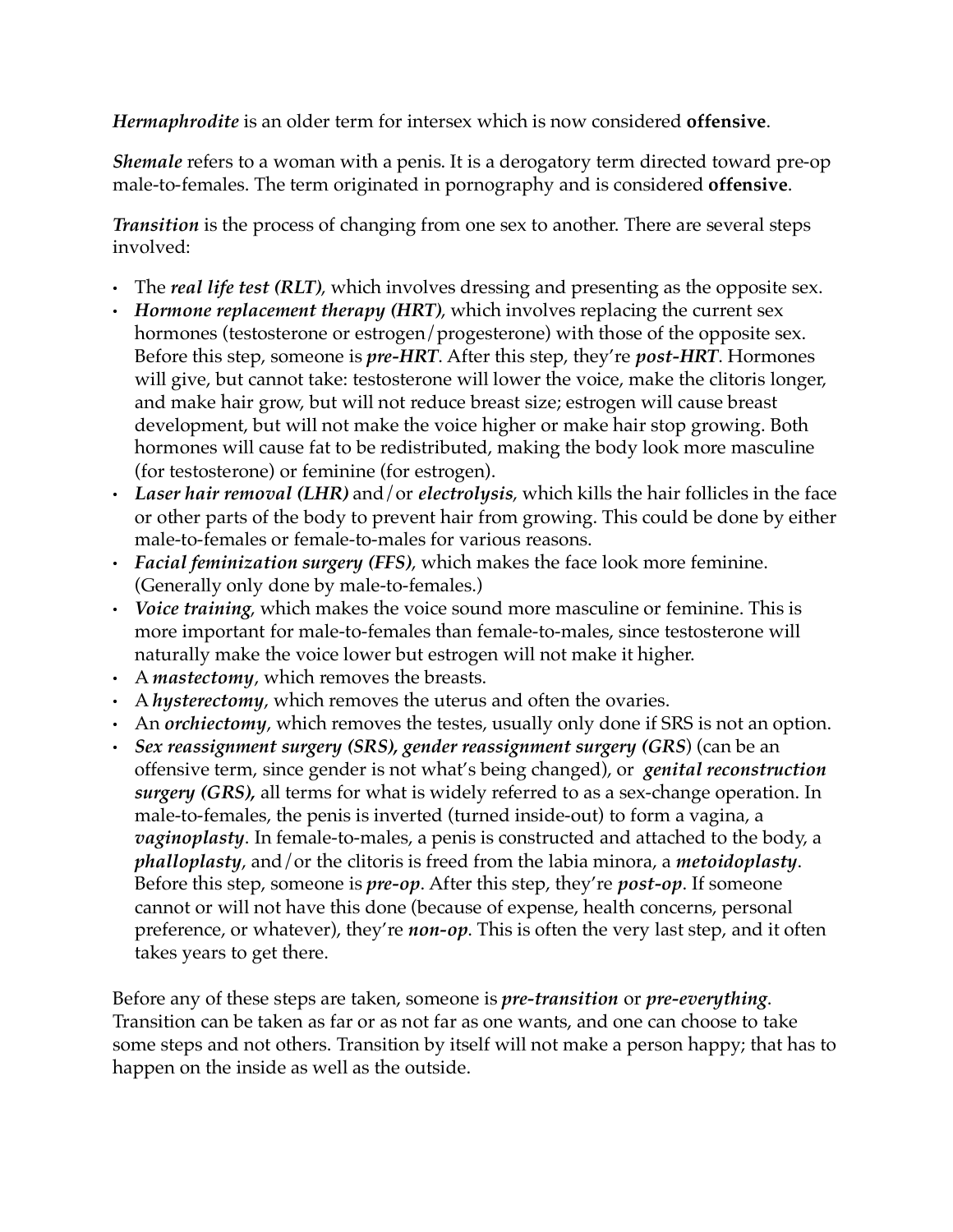### **Gender Terms**

These terms refer primarily to a person's gender, and not their sex. **This is what matters.**

*Cisgender (CG)* refers to someone whose sex and gender match the gender they've been assigned. In other words, someone who is not transgendered.

*Trans* as a word by itself is an all-inclusive, all-encompassing term including every single kind of *transperson* listed below, and many more not listed. This is also known as the *trans umbrella*.

*Transgender (TG)* has both a general and a specific meaning. Generally, a transgendered person is one who feels that *their biological sex is an inaccurate or incomplete description of themselves* or one who *transcends the social stereotypes of gender*. Specifically, transgender means ones sex does not correspond to their gender, whatever that may be.

*Transsexual (TS)* refers to someone whose sex is *directly "opposite"* to their gender; in other words, their body is male but their gender is female, or their body is female but their gender is male. This is not the same thing as transgender, since *different* (what transgender means) and *opposite* (what transsexual means) are not necessarily the same. Black and white, for example, are both different and opposite. Black and red, however, are different but not opposite. As we will see, gender is not black and white. Transsexuality is **not** an extreme form of homosexuality, since gender and orientation are independent, and transsexuals may have any orientation.

*Transexual*, with one *s*, is an alternate spelling of transsexual, but since it originated in pornography it is sometimes seen as **offensive**.

*Male-to-female (MTF or M2F)* refers to anyone who is genetically male, but who identifies as female. They may be at any point in transition.

*Female-to-male (FTM or F2M)* refers to anyone who is genetically female, but who identifies as male. They may be at any point in transition.

*Transsexual woman* or *transwoman always* refers to a male-to-female.

*Transsexual man* or *transman always* refers to a female-to-male.

*Tranny* is a slang word for transsexual (or sometimes transgender) used among transgendered people. Outside of that community, however, it is considered **offensive**.

*Genderqueer (GQ)* refers to anyone whose gender is something other than male or female (something in-between, something else entirely, or some combination of several genders).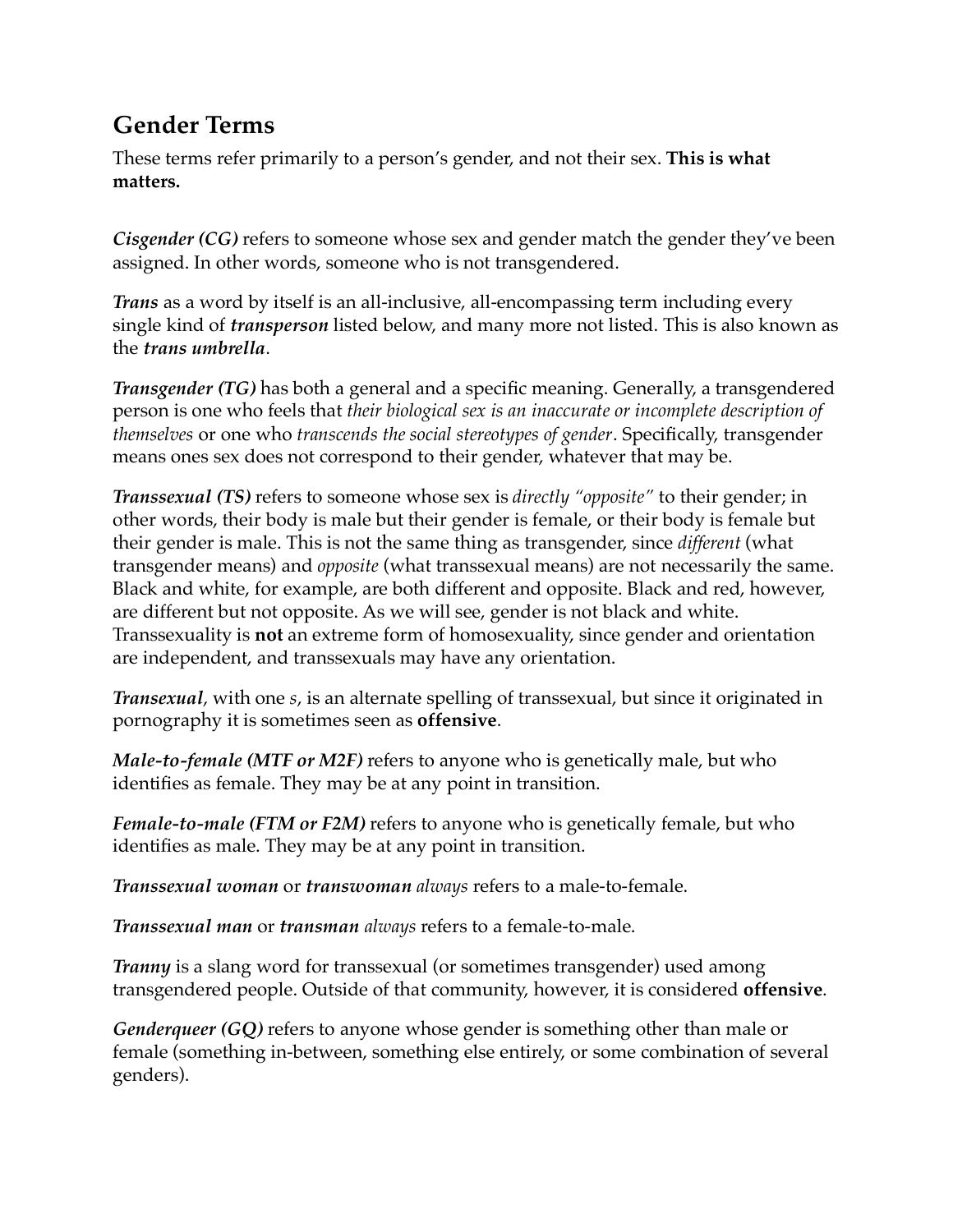*Male-to-X (MTX or MTWTF)* refers to anyone who is genetically male, but who identifies as something else entirely.

*Female-to-X (FTX or FTWTF)* refers to anyone who is genetically female, but who identifies as something else entirely.

*Androgyne* refers to someone whose gender is *between* male and female, and blends both of them together.

*Bigender* refers to someone whose gender is *both* male *and* female.

*Third* and *fourth* are other genders that lie completely outside the concepts of male and female. They are entirely different genders.

*Agender* refers to someone who has *no gender at all*.

*Gender fluid* (or just *fluid*) refers to someone who can actually *change* their gender to some extent.

*Crossdresser (CD)* refers to someone who wears clothes associated with the "opposite" gender as a necessary part of being happy. Notice that crossdressing is in relation to gender, not sex; a male-born transsexual in a dress would not be a crossdresser, as she would be wearing the clothes appropriate for her gender.

*Transvestite (TV)* refers to someone who wears clothes associated with the "opposite" gender for the purposes of sexual satisfaction. This is completely different from a crossdresser. This term is generally considered **offensive**.

*Drag queen* (or just *queen*) refers to a male (in gender) who wears clothes associated with the female gender for the entertainment of others.

*Drag king* refers to a female (in gender) who wears clothes associated with the male gender for the entertainment of others.

*Butch* refers to a somewhat masculine presentation.

*Femme* refers to a somewhat feminine presentation.

*Androgynous* refers to someone presenting as between male and female. Androgynous refers to how someone *presents*, while androgyne refers to how someone *identifies*.

*Genderfuck* refers to someone presenting a clashing mixture of both overly masculine and overly feminine elements, such as someone with a long beard and a skirt.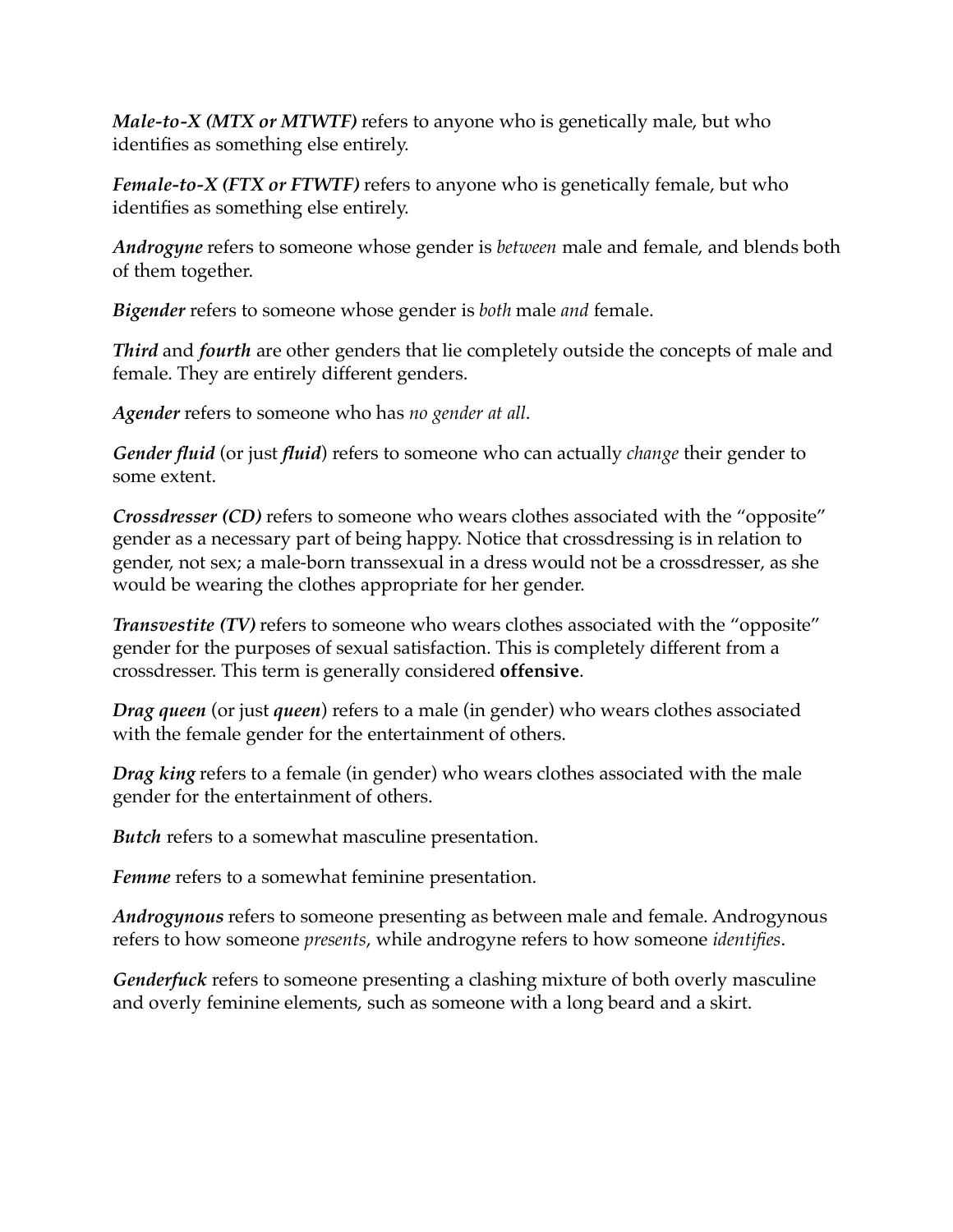## **Orientation Terms**

Orientation refers to who someone is attracted to. It is not connected to sex or gender in any way, other than in that most people are attracted to the "opposite" sex and gender.

*Straight* means someone attracted to the "opposite" gender: a male attracted to females or a female attracted to males. A male-to-female transsexual attracted to men or a female-to-male transsexual attracted to women is straight, since gender is what's relevant. For genderqueer people, this term is practically meaningless, since their gender is not male or female. Since straight is also a more general term, the synonym *heterosexual* may be used to avoid confusion.

*Breeder* is a slang term for a heteronormative person intended to be **offensive**.

*Gay* means someone attracted to the same gender: a male attracted to males or a female attracted to females. A male-to-female transsexual attracted to women or a female-tomale transsexual attracted to men is gay, since gender is what's relevant. For genderqueer people, this term is also practically meaningless, since it was born from the male/female dichotomy. A synonym for gay is *homosexual*.

*Fag* or *faggot* is a slang term for a gay male. It is sometimes used jokingly within the gay community, but outside of that community is considered **offensive**.

*Lesbian* means a female attracted to other females. A male-to-female transsexual attracted to women is a lesbian, since gender is what's relevant.

*Dyke* is a slang term for a butch lesbian. Like fag, it is sometimes used jokingly within the gay community, but outside of that community is considered **offensive**.

*Chapstick lesbian* is term for an androgynous or butch lesbian. It generally carries no offensive connotations.

*Lipstick lesbian* is a counterpart to chapstick lesbian, meaning a femme lesbian.

*Bisexual* means someone attracted to both men and women.

*Pansexual* means someone attracted to people of any gender at all.

*Heteroflexible* means someone attracted mostly to those of the "opposite" gender, but who may occasionally develop relationships with those of the same gender.

*Homoflexible* means someone attracted mostly to those of the same gender, but who may occasionally develop relationships with those of the "opposite" gender.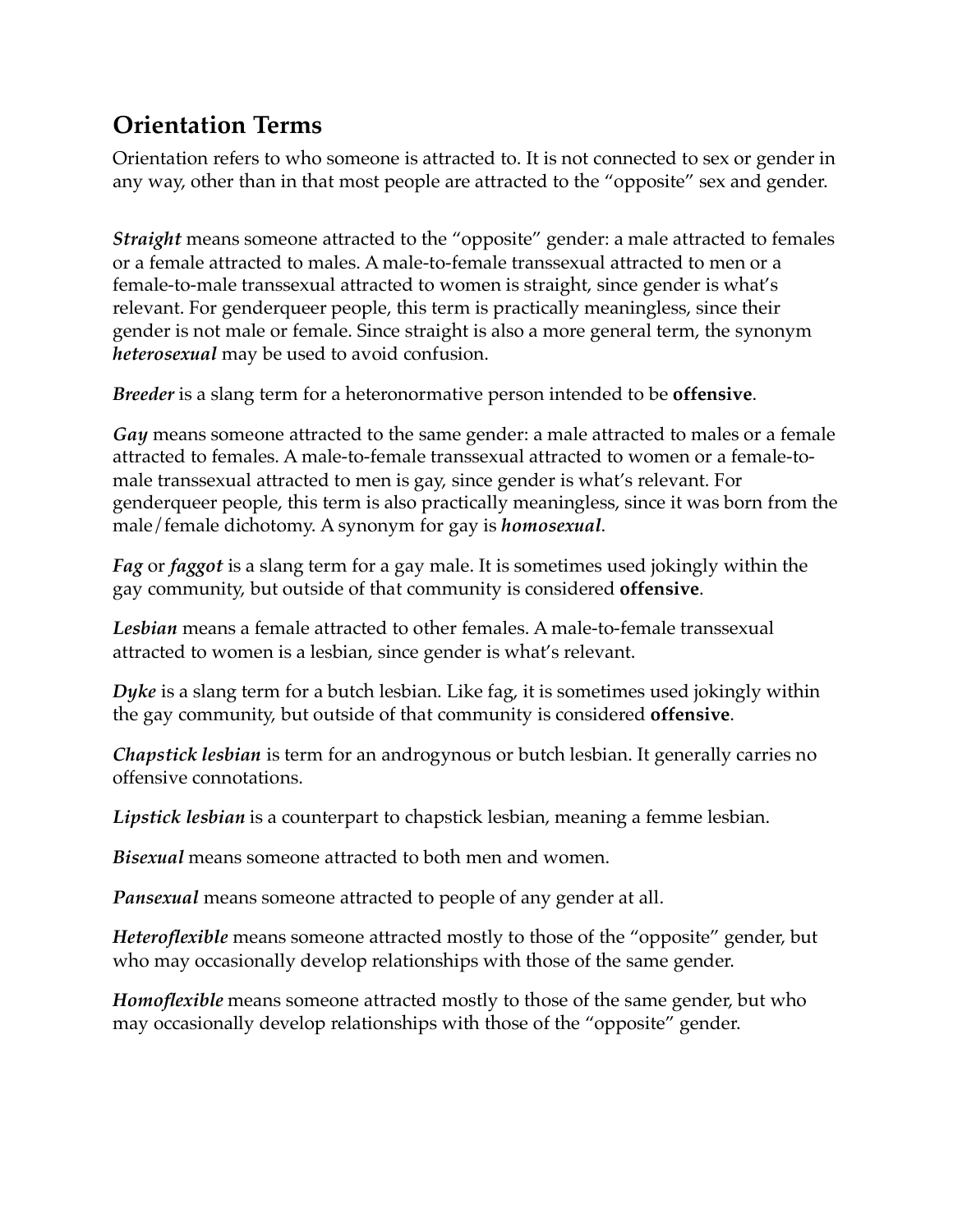*Polyamorous* means being open to, desiring, or having more than two people in a mutual, loving relationship. Everybody involved must approve of the polyamorous relationship.

*Polygamy* means someone married or otherwise spiritually united with more than one person in a relationship. It is not necessarily loving and mutual, since not everybody involved necessarily agrees with it; therefore, it is not the same thing as a polyamorous relationship. It usually refers to a man in a relationship with many women. Many polyamorous people avoid this term because of its negative connotations.

*Polyfidelity* means a type of polyamorous relationship characterized by strong internal commitments. Some use it as a less stigmatized word for polygamy, while others use it more specifically to refer to a relationship where new members can only be added with the active consent of all those who are already involved.

*Polygynous* refers to a relationship with more than one woman.

*Polyandrous* refers to a relationship with more than one man.

*Asexual* means someone not attracted to anyone.

*Trisexual* means someone who will try anything once. This was originally a joke term, but some may claim it as part of their identity.

*Fag hag* refers to a woman who either is attracted to or just hangs out with gay men.

*Mesbian* can refer to a man who either is attracted to or just hangs out with lesbian women, or to a feminine male who still identifies as straight and cisgendered.

*Admirer*, *trannychaser*, and *chaser* are all terms for someone who is attracted to transgendered people. *Admirer* usually carries a good connotation, of someone who admires transpeople for being themselves. *Chaser* usually carries a negative connotation, of someone who preys on transpeople and will likely bring them harm. *Trannychaser* usually carries neither a positive nor a negative connotation.

#### **Pronouns**

This is a source of confusion for many people unfamiliar with transgendered people. It shouldn't be, though, as long as you keep in mind that **gender is what really matters**.

**Rule #1: The simplest way to find out which pronoun to use is to ask.** If someone tells you to use a certain pronoun, always use that pronoun.

**Rule #2:** Unless told otherwise, use the pronoun of their gender. MTFs should be referred to with female pronouns, FTMs should be referred to with male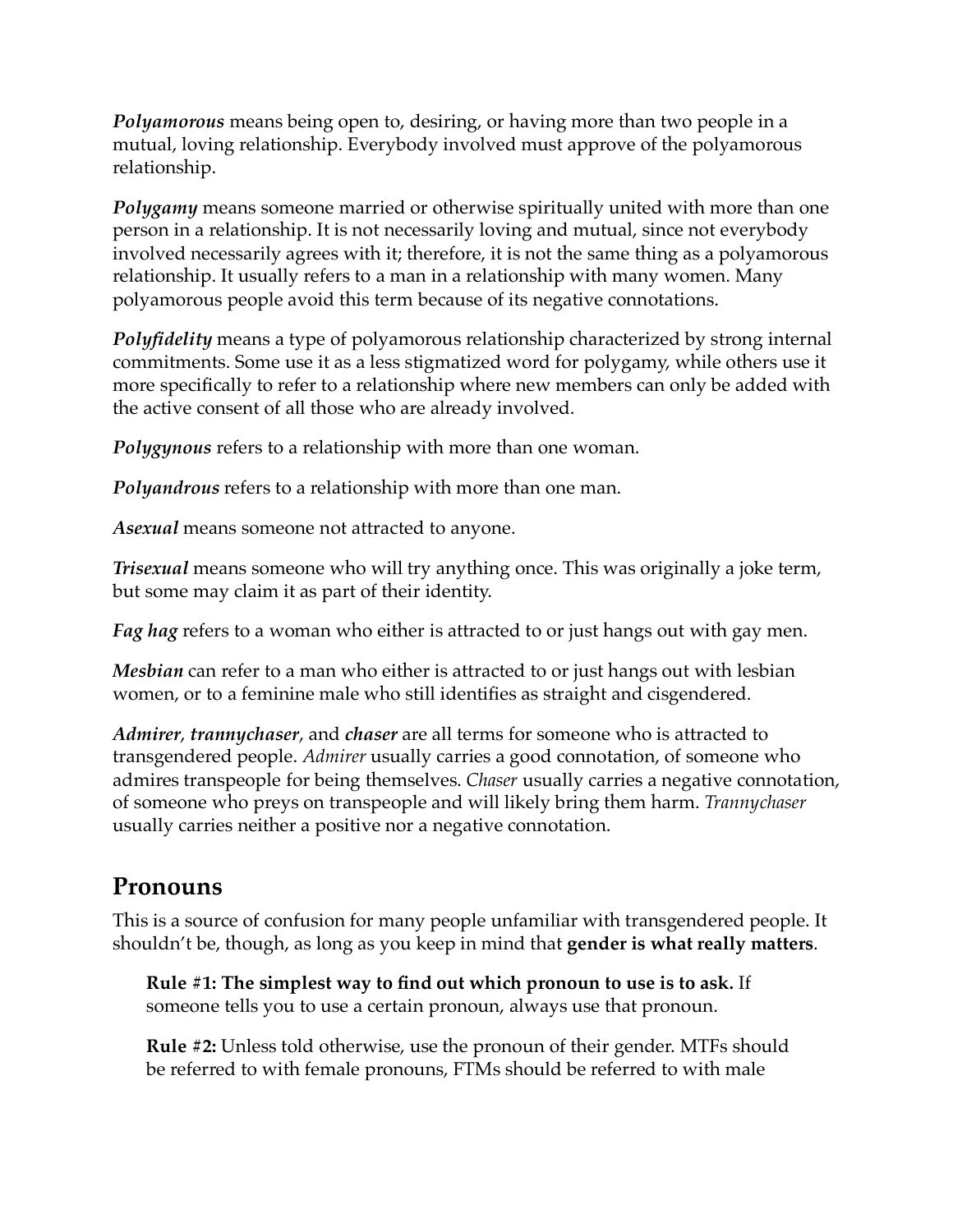pronouns. If you're unsure of the gender with which they identify, go with the gender they're presenting.

English officially has four third-person pronouns:

*He, him, his, his, himself* — the male pronoun.

*She, her, her, hers, herself* — the female pronoun.

*They, them, their, theirs, themselves* — usually the plural third-person pronoun, but becoming more acceptable as a singular, gender-neutral pronoun. Some people may use this as the pronoun of their choice, although it does sound awkward in reference to a definite person.

*It, it, its, its, itself* — the only gender-neutral, exclusively singular, third-person pronoun in standard English. Some people use the it pronoun to refer to themselves, but many people find it **offensive**.

There are, however, many *gender neutral pronouns (GNPs)* that have been created that are not a part of standard English. Many transgendered people prefer the use of these pronouns over *it* and *they* and convoluted solutions such as *he or she, he/she, s/he*, etc. Not all of them do, however, and some may even find them offensive. The simplest way to find out which pronoun to use is to ask.

*E, em, eir, eirs, eirself* — called the Spivak pronouns.

*Ey, em, eir, eirs, emself* — modified Spivak pronouns, formed by just taking the *th* off the plural third-person pronoun.

*Sie, hir, hir, hirs, hirself* — called the sie and hir pronouns. Pronounced *see* and *hear* by most people.

*Ze, hir, hir, hirs, hirself* — a cross between the sie and hir and ze pronouns, used by Kate Bornstein.

*Ze, zem, zes, zes, zemself* — called the ze pronouns.

*Zie, zim, zir, zirs, zirself* — called the zie pronouns.

*Ve, ver, vis, vis, verself* — called the ve pronouns.

*Xe, xem, xyr, xyrs, xemself* — called the xe pronouns.

*Thon, thon, thons, thons, thonself* — called the thon pronouns.

*\*e, h\*, h\*, h\*s, h\*self* — called the splat pronouns, used online in MUDs.